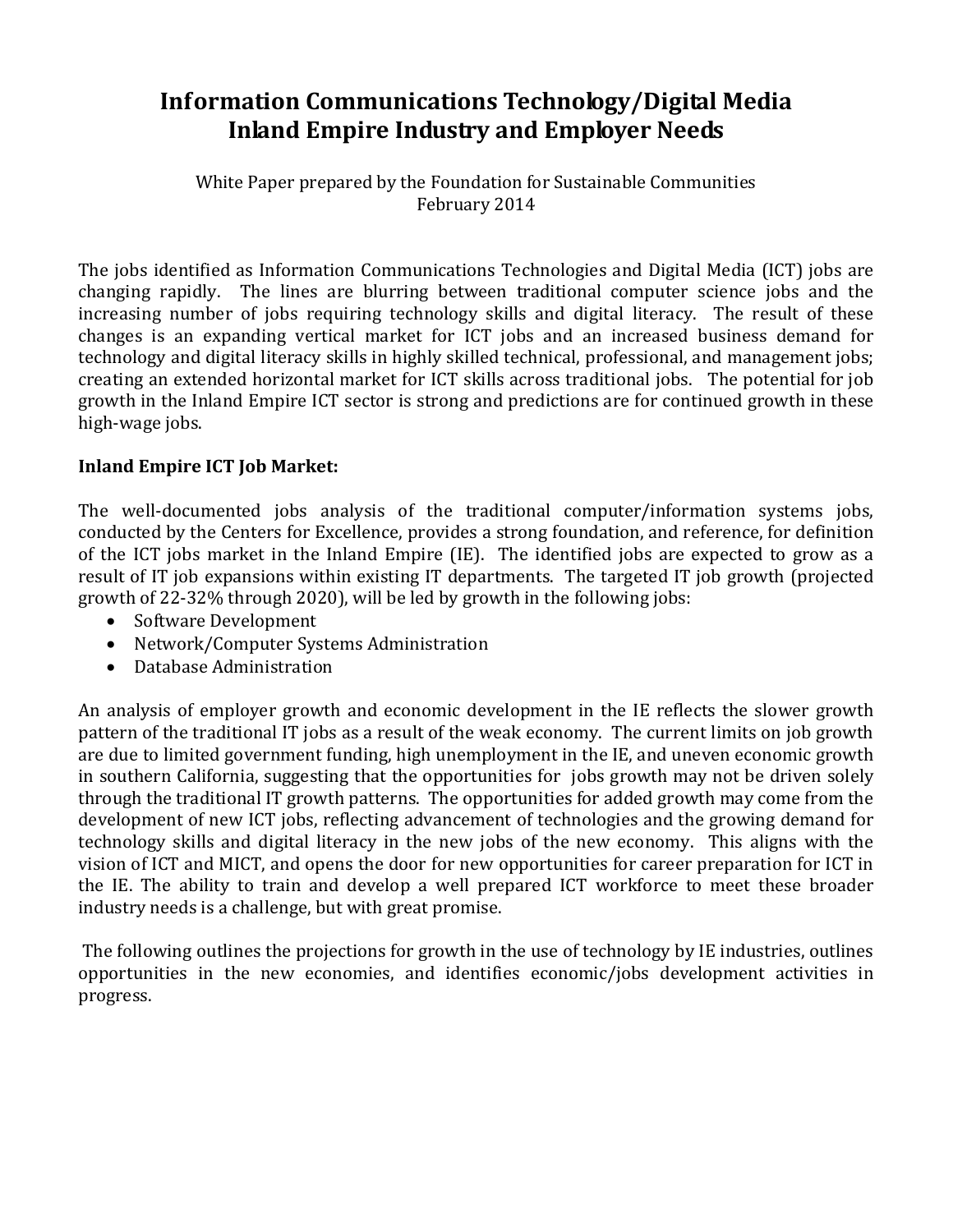#### **A Review of Inland Empire Economy:**

The Inland Empire consists of two large counties, representing approximately 4.4 million residents, and 57 cities. The primary employment industries include: local government (cities, counties, and state agencies), education, healthcare, and the growing regional commercial corridors of warehousing, logistics, and transportation, associated with the I-10 corridor and the ports of Long Beach and Los Angeles. These industries make up the largest segment of the employer base for jobs, with the fastest growth in jobs being in healthcare and transportation/logistics/warehousing. These large employers support the multiple retail, service, and hospitality businesses in the Inland Empire and provide extended markets for small business and entrepreneurs. The percentage breakdown of IE GDP is as follows:

- Government 17.4%
- Healthcare  $16.1\%$
- Professional/Technical 4.0%
- Information 1.7%
- Utilities  $1.5\%$
- Education .6%

The traditional IT job demands in these industries seek individuals with skills in the abovementioned fast growth IT jobs. Organizations further want a reliable source of training and workforce development to produce workers with the job-ready skills that make them a productive addition to an organization from day one.

## **New Technologies and ICT Job Growth:**

With the advancement of technology, and its broader use across industry, there are extended opportunities developing within the IE's leading industries. The fundamental technology opportunities developing within the IE's leading industries. advancements are creating new opportunities for ICT jobs and include the following:

#### **1. Health Informatics –**

Health IT spending is projected to reach \$40 billion dollars. With the large healthcare industry within the IE, this offers opportunity for significant growth in: health information technicians, health information analysts, electronic health record technicians, social media, tele-health and tele-medicine. Developing trained workers with technology skills applied to healthcare environments will be a key opportunity.

## **2. Online Learning and Education –**

The increased use of online learning and development, including MOOC's (Massive Open Online Courses), is opening up the opportunity to support the active development of online learning tools, including gaming, etc., for training and education organizations. This is a new tools, including gaming, etc., for training and education organizations. development opportunity for ICT to develop skills in this area to serve the strong IE education base. This offers an additional opportunity to offer an ICT Learning Center, supported by students, interns, and ICT Advisory Members who develop learning systems.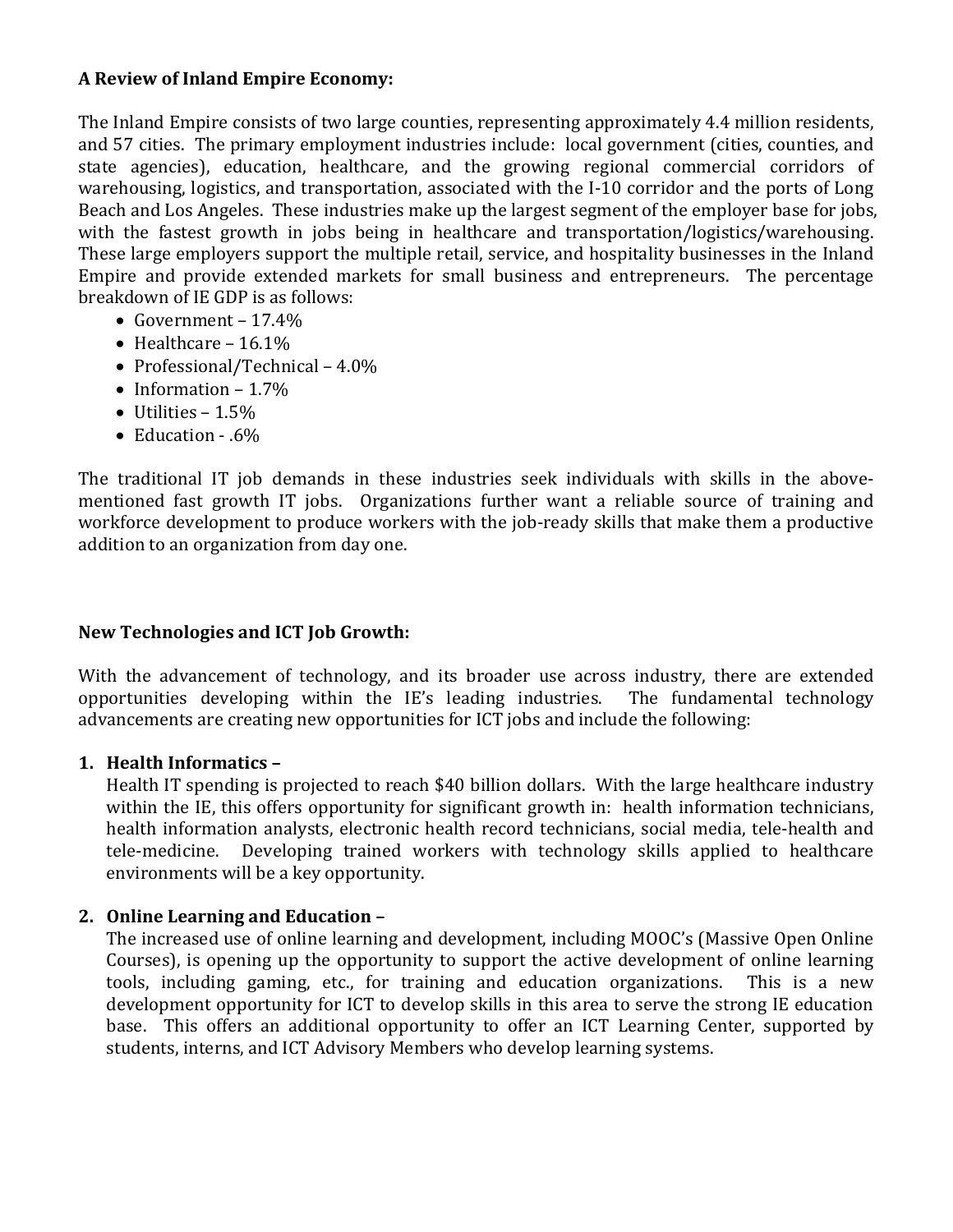#### **3. Mobile Architectures –**

The growing trend of mobile phones and devices overtaking PC's as most common web access, is resulting in the development of mobile architectures, applications, and use of personal cloud computing. This is resulting in the advancement of social and digital media, personal computing, and developing new demands for the consumer connections. This offers opportunities for mobile applications jobs to support small business and entrepreneur incubators in the IE. The predictions are that \$1 of every \$5 will be spent on cloud-based software and infrastructure by 2016. Cloud-based business applications will reach \$32.2 billion, compared with \$13.4 billion in 2011.

#### **4. Internet and Internet of Things –**

By 2020, the predictions are for a 30 times increase in number of units connected to the internet, generating new products and services of around the internet, with a projected revenue of \$300 million by 2020. This growth will amplify existing business (75% of Internet value impact arises from traditional industries), and stimulate the growth of small business (2/3 businesses have web presence). The growth of web applications and internet networks will increase the demand for these skills across industry.

#### **5. Data Analytics & Big Data –**

Predictions are that the demand for big data will create 4.4 million jobs globally, and only 1/3 will be filled. Analytics and big data science use, from corporate to social media, is a new frontier growth through the expanded and growing consumer use of technology. The digital connectivity has exploded the volume of data. Organization use and understanding of data is key to realizing the value of technology. Increasingly, from digital literacy (as user) to analysts, to scientist, the ability to use data is in demand in all organizations, from smart meters to marketing.

#### **6. High Performance Computing (Digitization) –**

This term covers the growth and widening application of technology across multiple industries. It addresses the recognition of physical objects connected to the internet and the cognitive computing that results. This term covers previously mentioned internet-of things, big data, and further includes cloud computing robotics, machine learning, etc., increasingly being used by traditional industries. McKinsey Corp. has stated that the digitization of our economy will fundamentally change the economic system. By 2025 the new economy will be as large as the 1995 physical economy, and that the physical mechanical jobs are disappearing into the technological new economy jobs.

#### **Inland Empire ICT Economic/Jobs Development:**

**Traditional IT Jobs** – As noted in the Model Comprehensive Regional Career Pathway for ICT/Digital Media, the job growth in large organizations offers the opportunity to expand beyond the high growth jobs, into the jobs created by industry evolvement into the new economy technologies noted above, including high performance computing i.e., internet of things, big data/analytics. This will create new jobs with technology and digital literacy skills in expanded areas of technical, engineering, and professional jobs.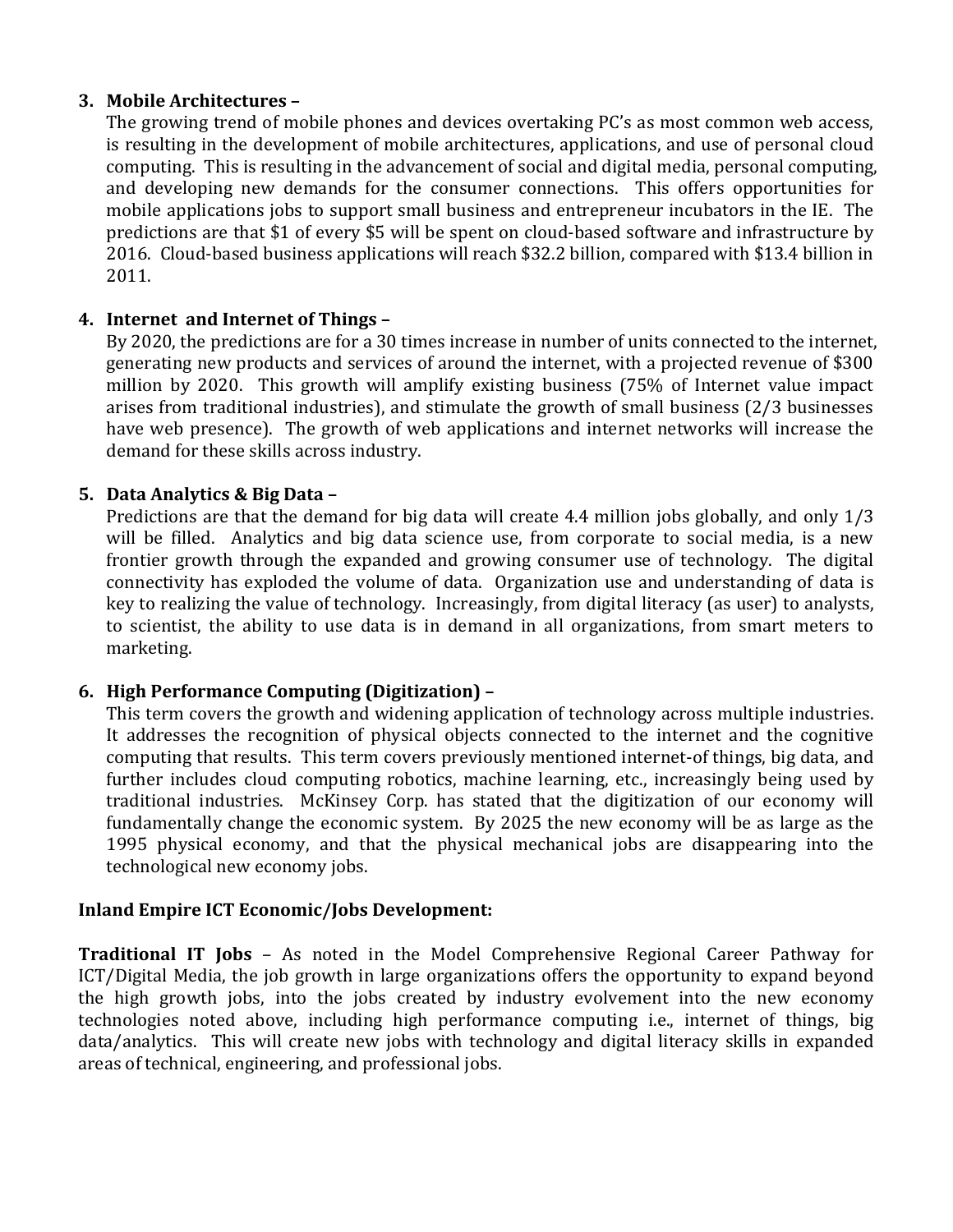**Targeted Technology Jobs** – The IE is identifying and developing technology as a potential asset that can be used to attract new business to our economy, which offers an excellent opportunity to build in technology training and education as a key foundation in the development of our new economies. This effort is being led by The Foundation for Sustainable Communities, in partnership with cities, technology and industry partners. The success of this economic development will result in the defined regional advancement of technology use in:

- "Advanced" Logistics/Transportation
- Regional Analytics Centers of Excellence<br>• Smarter Healthcare
- Smarter Healthcare
- Smarter Cities

This growth will further the IE markets of:

- Healthcare The health IT growth will be a growing demand for the \$7 Billion dollar
- GDP healthcare market in the Inland Empire
- Local Government The increased use of technology to deal with the growing demands on local government will impact the \$16 Billion dollar GDP in local government in the Inland Empire
- Logistics/Warehousing/Transportation The value of the southern California 2-way trade was \$403.4 billion in 2012, providing 70,000 jobs in the Inland Empire. This segment of the economy is targeted for high investment and growth.

#### **Conclusion:**

The IE is positioned to benefit from the defined growth in traditional IT jobs. It is further in a strong position to drive economic/jobs growth in advanced economies with the new technology, feeding the regional use of technology and increasing the demand for ICT jobs and training. As outlined in the Model Comprehensive Regional Career Pathway for ICT/Digital Media, the development of a defined pipeline of workers with the latest skills and certified work readiness, will enable our local employers to advance their economic growth in these areas, and will support and feed the growth of ICT jobs throughout the region.

This work is sponsored in part through a California Community College Chancellor's Office Career and Technical Education Career Pathways (SB 1070) mini grant, provided through the Inland Empire/Desert Region Information Communications Technology/Digital Media Deputy Sector Navigator, hosted at San Bernardino Community College District. Any opinions, findings, conclusions or recommendations presented on our social media platforms are only those of the presenter grantee/researcher, author, or agency employee; and do not necessarily reflect the views of the California Community College Chancellor's Office, the Inland Empire/Desert Regional Consortium, or the San Bernardino Community College District. Please visi[t http://DoingWhatMatters.cccco.edu](http://doingwhatmatters.cccco.edu/) .